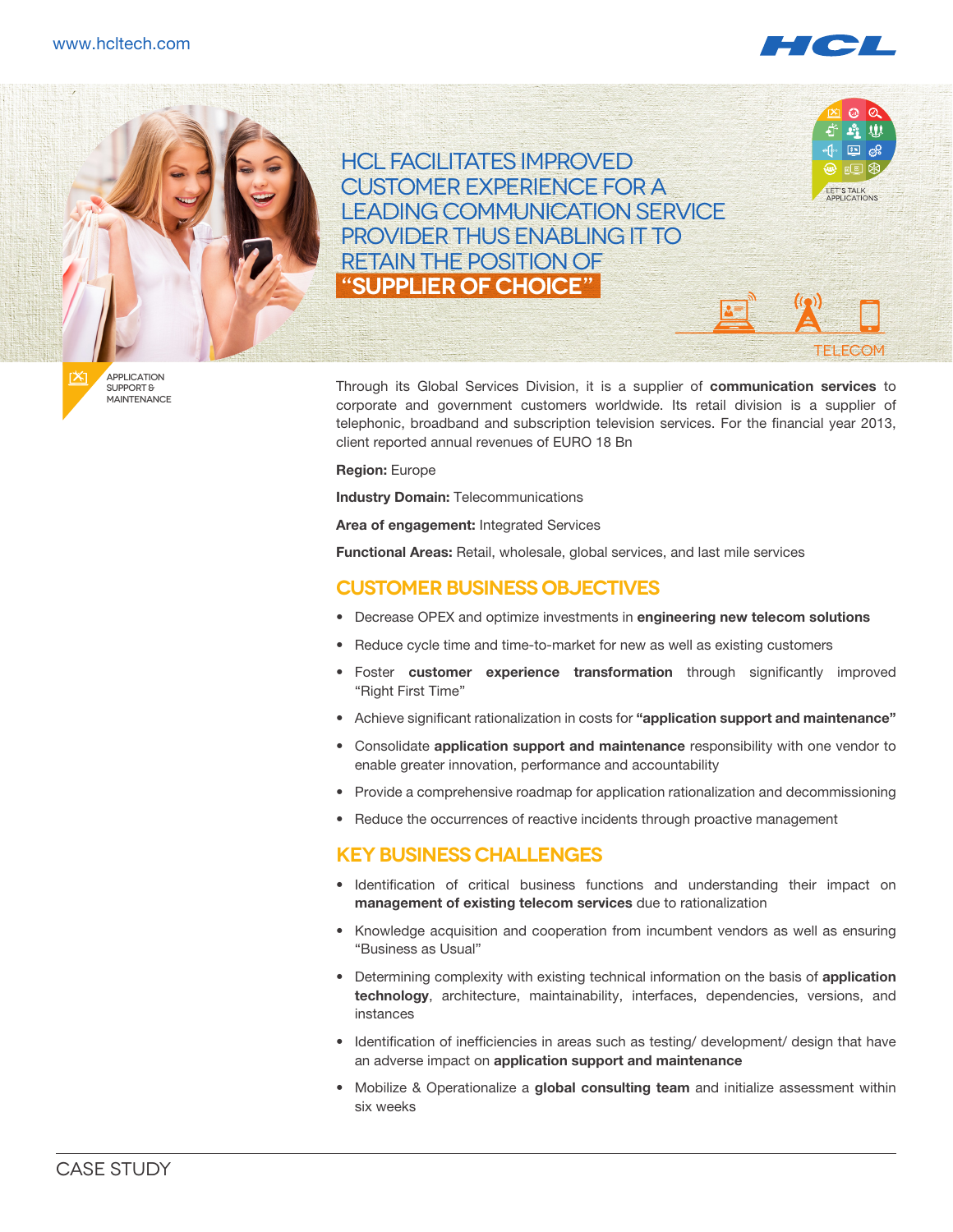## **CUSTOMER BENEFITS**

- **Incident reduction:** HCL has brought about 92% reduction in the total incident trend from around 10,000 when it took over to around 1000 today.
- • To achieve incident reduction and improve customer service delivery score, HCL formed a "Strategic Initiative and Delivery Excellence" (SIDE) team to work with the application support group.
- **• Incident Handling Cycle Time Reduction:** HCL has reduced the cycle time by 40% and consistently met the SLAs for closing issues. Both of the above factors have contributed towards client's achievement of RFT targets.
- 50% reduction on Incident Mean Time to Resolve (MTTR) to improve Cycle Time and Customer Experience
- **• 'Custodian Approach':**  The biggest differentiator HCL has carved out is the 'custodian approach'; it takes E2E ownership of resolving issues by coordinating with different entities and ensuring that enhanced customer experience is achieved.
- **• Pioneering Strategic Initiatives:** HCL has pioneered 10 strategic initiatives like RED Phone, Smart RCAs, and Continuous Service Improvements, which have led to this performance excellence. The client has insisted that many of these processes are replicated by the other suppliers today. Acknowledgement of Operational Excellence: The client and HCL have jointly presented the HCL case study in various cities across the globe at the Tele Management Forum (TMF), in 2010, on how the operational performance excellence has been achieved.
- **• Value Creation:** HCL has created value in multiple instances like preventing revenue leakage and helping the client become No.1 in IVR rating by independent survey. HCL has looked at E2E ownership, thus providing benefits which have added to the bottom line and enhancing customer experience.
- **• Reduced Operational Risk:** Standardized ITIL process and industry processes through documentation, automation and proactive management eliminate single point of failures and risks; business process audit to identify gaps and track them through continuous service improvement plans (at application and engagement level).
- • Our client has achieved an improvement of 3% over last year in customer service improvement score and reduced faults handled and calls about customer issues by 6.2% in the year
- • Variable Capacity and Costs: Variable component in the revenue model offering flexibility; resourcing flexibility based on fixed component of the revenue model

#### **SOLUTION**

- • HCL leveraged its ASSET™ transition framework to complete the transition of 200+ applications from multiple IT service providers of client in a short time
- An accelerated ramp-up of 1000+ FTEs in a short span of three months enabled transition of 60% of the in-scope; offshore-to-offshore transition from other Indian competitors
- Contract ASPICIO started with 1000+ resources and 250+ applications which ramped down to 450 resources supporting ASM operations and 170 applications.
- HCL tied its revenues to customer experience improvement targets, one of the parameters on which client measures its performance